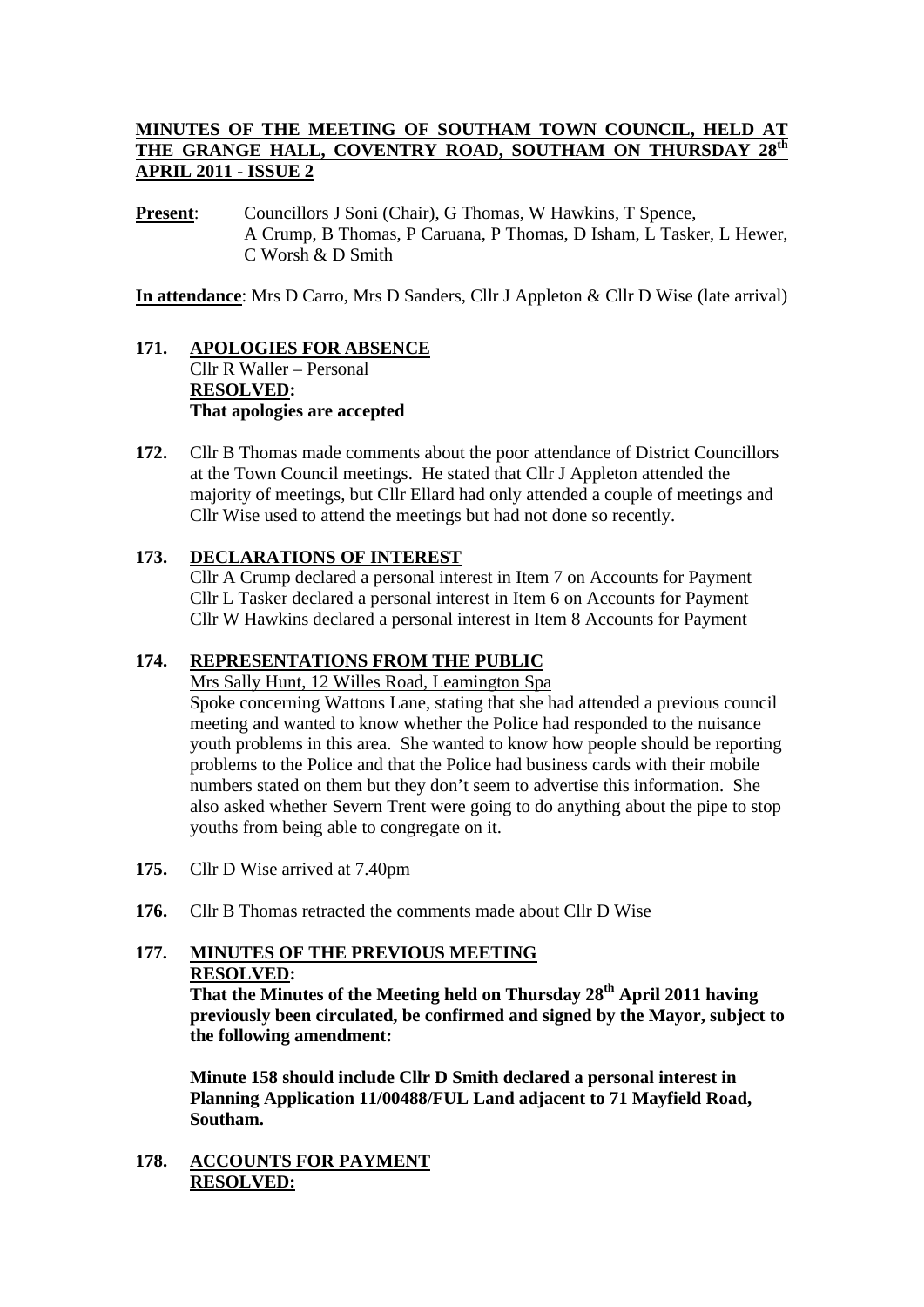## **That payment of accounts dated April 2011, totalling £57,242.65 be authorized.**

## **179. APPLICATIONS FOR PLANNING PERMISSION**

i) Council considered the applications for planning permission detailed on the schedule dated April 2011 upon which the Town Council had been consulted by Stratford District Council **Noted** 

ii) Planning Application decisions dated April 2011 **Noted**  iii) Planning Committee Meeting Dates **Noted** 

#### **180. TOWN CLERK'S REPORT**

# **180.1 PUBLIC REPRESENTATIONS**

#### 1)Mrs Hunt

Mrs Hunt was informed that Severn Trent had inspected the pipe and is giving consideration to installing a guard which would stop youths being able to sit on it. Advised that the matter should be raised at the next Community Forum, in order to get a response from the Police. It was also stated that Southam Town Council are responsible for the lighting in Wattons Lane and that the Clerk has asked WCC for a quotation, as to how much it would cost to improve the lighting in this area, but a quotation would not be received until May/June when the new contractor is in place.

#### **RESOLVED:**

**That the Town Clerk contacts the Police to ascertain whether their mobile numbers can be advertised in the Town Council Newsletter.** 

**180.2** It was moved to bring forward Item 10 on the Agenda 'Information from County & District Councillors

# **180.3 INFORMATION FROM COUNTY AND DISTRICT COUNCILLORS**

Cllr J Appleton stated the following:

- That all affected County Councillors will be meeting with MPs to discuss and formulate a response regarding HS2
- That there is a public meeting at the Fire Station in May regarding amendments to the Library Service
- Reminded members of the HS2 Roadshow in Southam on the  $3^{rd}$  &  $4^{th}$ June 2011

Cllr D Wise stated the following:

 Informed members of the Southam First event that is taking place on the 11<sup>th</sup> May 2011

Cllr Wise was asked why the Town Council had not received an invitation to the event and that only some Councillors had been invited as individuals. Also, Cllr Wise was asked what the cost of this event was, who authorized the expenditure and who controls the budget.

#### **Cllr Wise stated that he would find the information**

**180.4** It was moved to bring forward Item 7 on the Town Clerk's report 'Elizabeth House refurbishment'

#### **180.5 ELIZABETH HOUSE REFURBISHMENT**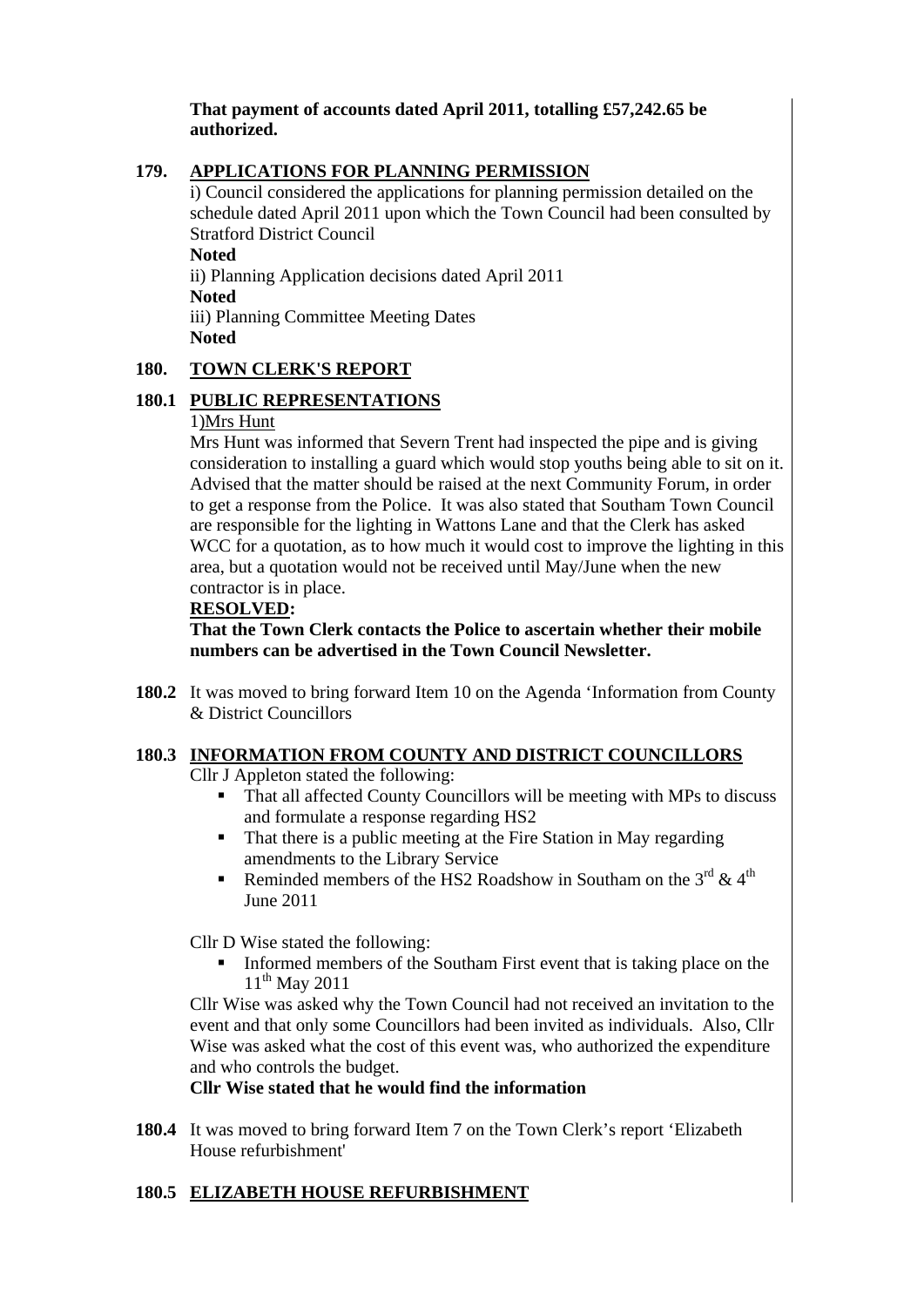### **RESOLVED:**

 **i)To forward a copy of the email to Cllr Appleton and Cllr Wise in order for them to take the matter up with Mr P Lankester** 

 **ii)To respond to Mr P Lankester stating that the Town Council is not satisfied with his response and that Cllr Appleton and Cllr Wise will be discussing the matter with him on the council's behalf** 

 **iii)To request a copy of the Confidential Interim Report and request the Ombudsman link** 

#### **180.6 ACCOUNTS 2010/2011**

The Town Clerk and Deputy Clerk were thanked for the work they had done in preparing the Accounts

## **RESOLVED:**

**i)Southam Town Council approve the Accounts 2010/2011** 

**ii)That the Statement of Accounts and the Annual Governance Statement be signed by the Town Mayor and the Town Clerk and submitted to the external auditor (Clement Keys) with supporting documentation, based on the Annual Accounts 2010/2011** 

**iii)That Southam Town Council is satisfied with the internal audit process and its scope and effectiveness** 

**iv) That the Town Clerk is authorised to arrange insurance cover against Theft, Fire and Vandalism for the new equipment at the Park Lane Recreation Ground and that insurance is to be in place when the park is signed off.** 

# **180.7 PARKING ISSUES IN THE VICINITY OF MILL CRESCENT, SOUTHAM**

Following a complaint from a resident regarding a lack of car parking spaces in the vicinity of Mill Crescent, Orbit Heart of England had been requested to investigate whether additional car parking could be installed. Members considered the response from Orbit Heart of England advising the resident that they will not consider the provision for extra parking in this area and that they should contact WCC.

**Noted** 

# **180.8 STREET LIGHTING MAINTENANCE 2011/2012**

Members considered correspondence from Warwickshire County Council advising that the maintenance charge per street lighting point for this financial year will be £6.83 which is significantly less than the previous year. **RESOLVED:**

**Southam Town Council accepts the quotation** 

# **180.9 HIGHWAY VERGE CUTTING**

Members considered correspondence from Stratford District Council advising that the number of 'Highway Verge Cuts' will be reduced from 9 cuts to 5 cuts and that if the Town Council wants any additional cuts or grass cuttings removed then the Town Council will have to fund this

#### **RESOLVED:**

 **i)To respond stating that the Town Council were under the impression that verges needed to be cut a minimum of 6 times for legal reasons and therefore the Town Council seek clarification if this is now not the case.** 

 **ii)To ascertain if there is flexibility in the schedule to suit growing conditions**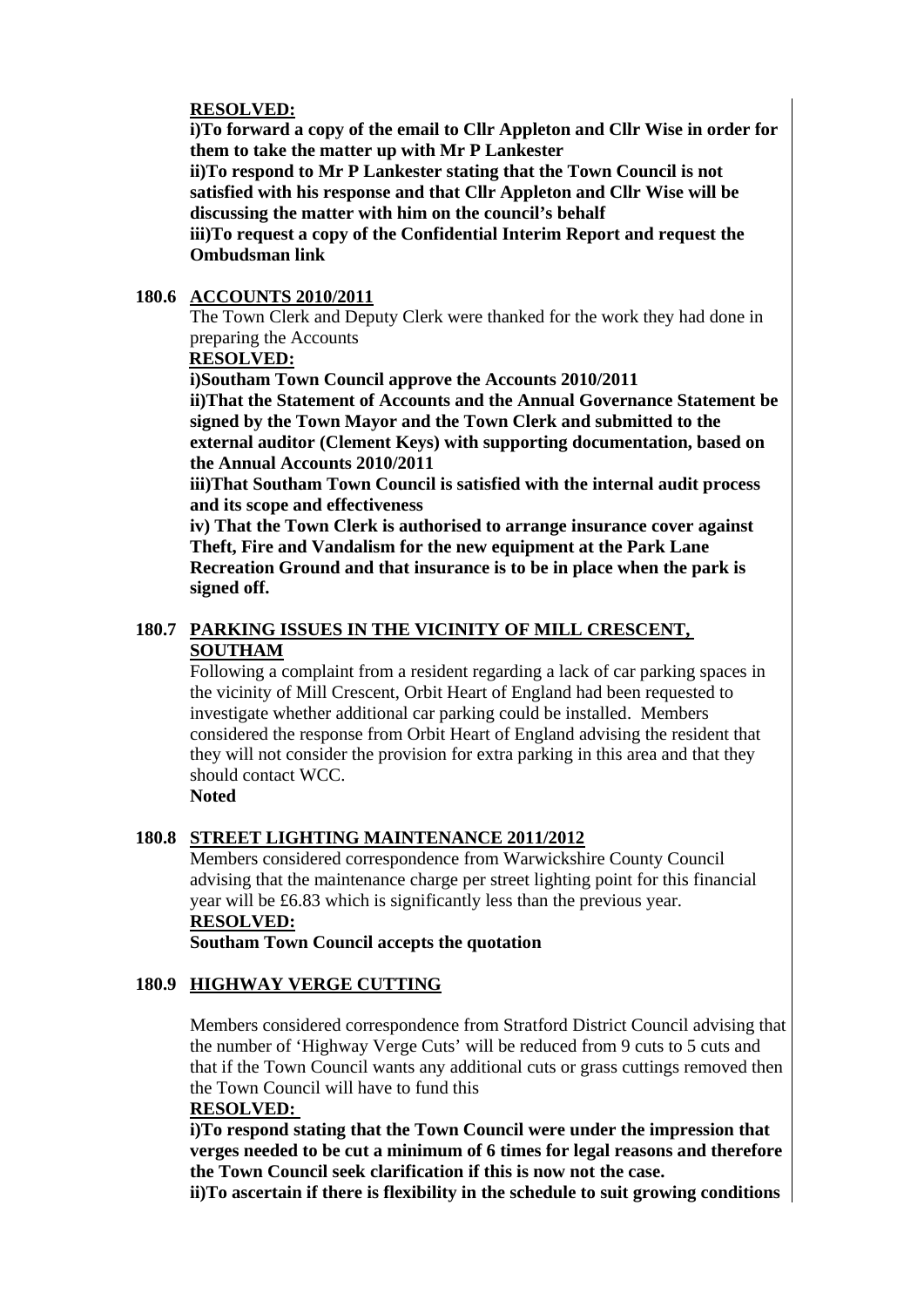**iii)To ascertain how much SDC are saving in reducing the number of cuts iv)To ascertain whether the reduction of cuts is the same across the district** 

#### **180.10 FACING THE CHALLENGE – WARWICKSHIRE LIBRARY & INFORMATION SERVICE CONSULTATION**

Members considered correspondence from WCC regarding public consultation on the proposed Library and Information Service changes.

#### **RESOLVED:**

**i)That members of the council respond individually and that Cllr J Soni responds on behalf of the Town Council** 

**ii)That through schools, parents are requested to respond** 

# **180.11 STREET CAFÉ APPLICATION – THE COFFEE CUP – 16 MARKET**

**HILL, SOUTHAM (Part V11 Highways Act 1980)** Members considered the response from WCC

#### **RESOLVED:**

**To respond stating that a 1.8m line is measured and drawn to ensure the minimum width is maintained, in order to assist the owner in complying with the regulations** 

#### **180.12 NOTIFICATION OF REDUCTIONS IN LEVELS OF WARWICKSHIRE COUNTY COUNCIL FINANCIALLY SUPPORTED SERVICES**

Members considered correspondence from WCC in response to the comments made at the March meeting.

# **Noted**

#### **180.13 MAYORAL REPORT**

This month the Mayor has attended the following functions on behalf of the Town Council

\*Civic Dinner for The Mayor of Atherstone

- \* Tour of the Courts, Judges House and Dungeons in Warwick.
- \* Charity Concert in Bedworth for the Mayor of Nuneaton
- \* Civic Dinner for the Mayor of Alcester
- \* Civic Dinner for the Mayor of Warwick at Warwick Castle
- \* Civic Service for the Mayor of Whitnash
- \* Civic Ladies Tour in Nuneaton and Arbury Hall
- \* The High Sheriff's Dinner at the Judges House Warwick.
- \* With the Rotary Club of Southam at a Go-Karting event for young carers

Still to come

- \* Charity Concert at Stratford Town Hall
- \* Beating The Retreat and Reception in Stratford
- \* Civic service for the Mayor of Coleshill
- \* Opening of the Southam & District Lions May Day Fete
- \* Give a Talk to The Rotary Cub of Southam about 'My Year as Mayor'
- \* Civic Ladies Day hosted by the WDC Chairman's Lady

#### **Noted**

#### **180.14 MEETINGS, TRAINING AND EVENTS**

Monday  $13^{th}$  June 2011 (11am – 1pm) at Elizabeth House, Stratford on Avon District Council – Planning Training + Cost FOC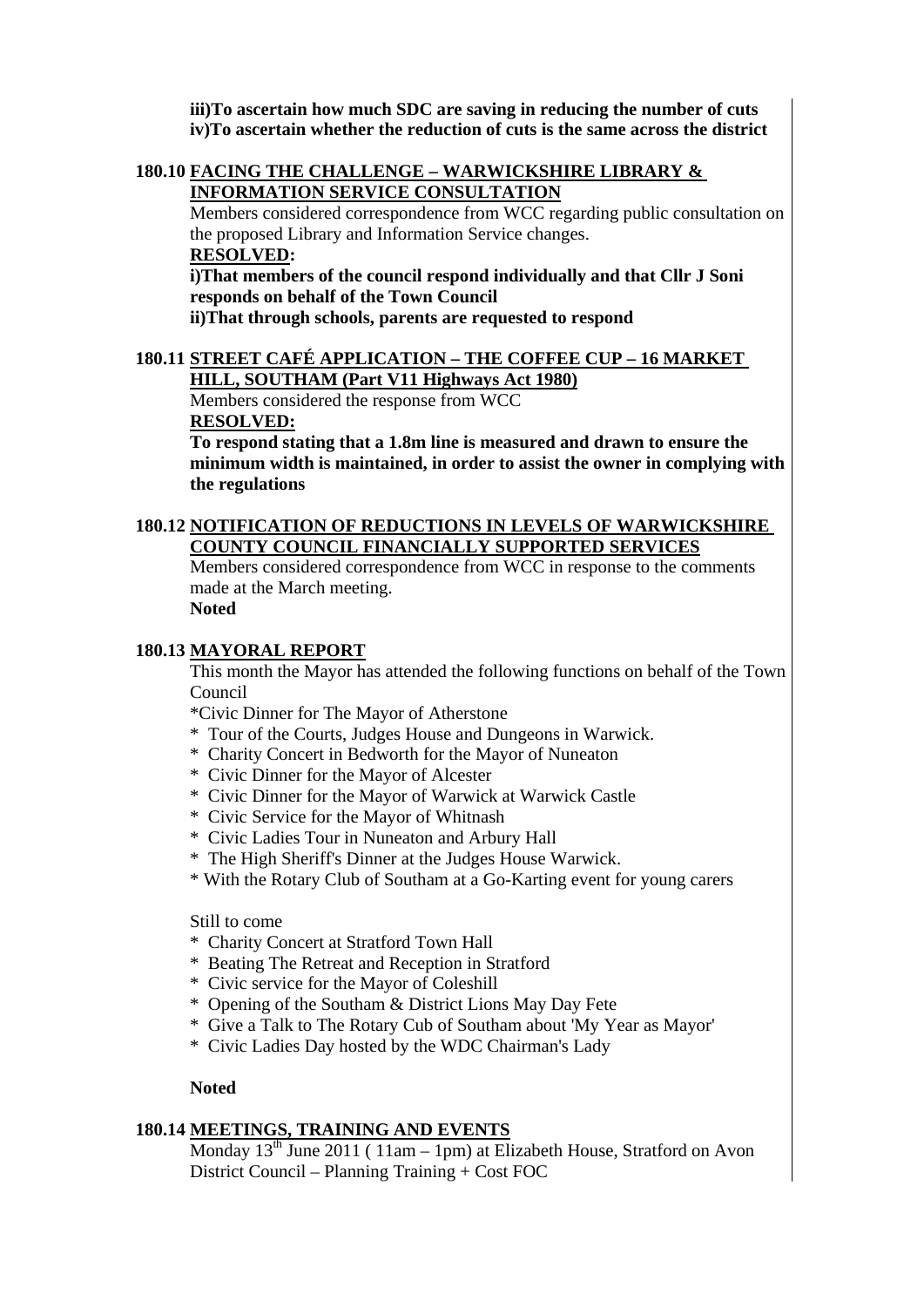Saturday 18 June 2011 at Ettington, Village Hall - Being A Good Councillor and  $Clerk - Induction$  Day = Cost £50.00 Saturday 16 July 2011 at Wolston, Community & Leisure Centre - Being A Good Councillor and Clerk – Induction Day = Cost £50.00 Saturday 17 September 2011 at Fillongley, Village Hall - Being A Good Councillor and Clerk – Induction Day = Cost £50.00 Saturday 08 October 2011 at Leamington Spa, Town Hall - Being A Good Councillor and Clerk – Induction Day =  $Cost £50.00$ 

#### **Noted**

#### **180.15 COUNCIL MEETING DATES 2011 ENV MEETING DATES 2011**

Thursday  $12^{th}$  May (Town Meeting & Mayormaking) Thursday  $26<sup>th</sup>$  May Thursday  $23^{\text{rd}}$  June<br>Thursday  $28^{\text{th}}$  July<br>Thursday  $14^{\text{th}}$  July<br>Thursday  $14^{\text{th}}$  July August – Summer Recess Thursday  $22^{nd}$  September<br>Thursday  $27^{th}$  October<br>Thursday  $13^{th}$  October<br>Thursday  $13^{th}$  October Thursday  $24<sup>th</sup>$  November December – Christmas Recess

Thursday  $14<sup>th</sup>$  July

Thursday  $13^{th}$  October<br>Thursday  $10^{th}$  November

#### **Noted**

#### **180.16 UNRESOLVED MATTERS**

| <b>MINUTE</b>    | <b>SUBJECT</b>                                     |
|------------------|----------------------------------------------------|
| 1997/98          |                                                    |
| 123.6            | <b>Mountfield Gardens</b>                          |
| <b>2000/2001</b> |                                                    |
| 133.3            | Adoption of footway below flue, Market Hill        |
| 2002/2003        |                                                    |
| 305.8            | SWHA - Parking Problems - Mill Crescent/Mill Close |
| 2003/2004        |                                                    |
| 110.1            | Safety on the Bypass                               |
| 2004/2005        |                                                    |
| 113              | <b>Traffic Calming Projects</b>                    |
| 2009/2010        |                                                    |
| 101.3            | Planning Committee – Stratford District Council    |
|                  | (Meeting times and Venue)                          |
| .                |                                                    |

**Noted** 

- **181. CORRESPONDENCE 181.1 CAB – GRANT THANK YOU**
	- **Noted**
- **181.2 SOUTHAM/FELDON COMMUNITY FORUM MARCH MINUTES Noted**
- **181.3 REPORT FROM SCAN (Senior Citizen's Action Network) IN STRATFORD DISTRICT Noted**
- **181.4 SOUTHAM COLLEGE OFSTED REPORT**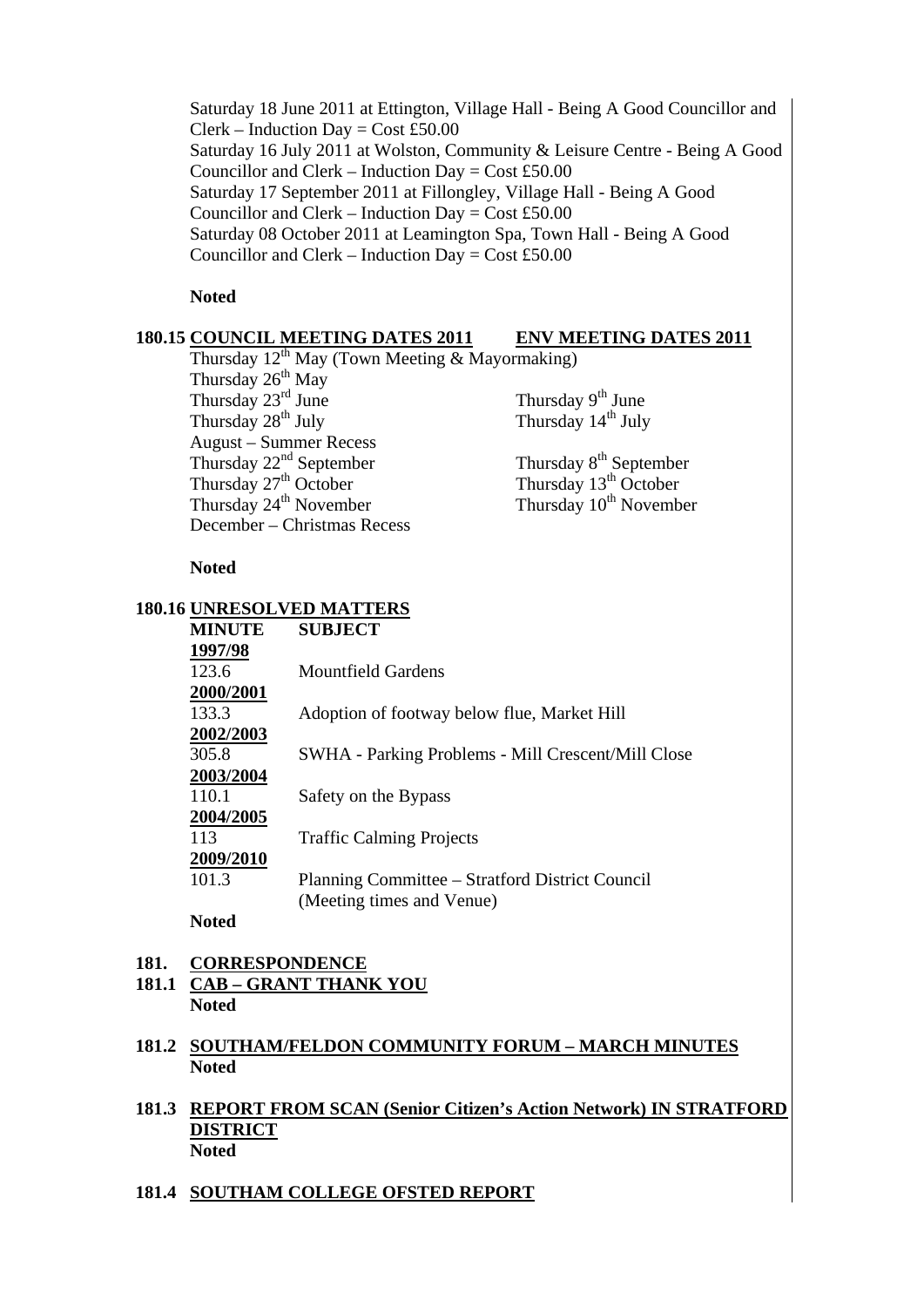## **RESOLVED:**

**To write to Southam College congratulating them on achieving an outstanding Ofsted report** 

# **181.5 PARK LANE RECREATION GROUND – PLAY EQUIPMENT REFURBISHMENT RESOLVED:**

**That Coventry Contract Services need to inspect the park before it is signed off and opened to the public** 

#### **182. REPORT ON A JOINT MEETING OF THE ENVIRONMENTAL I & II WORKING PARTY ON 10th FEBRUARY 2011**

# **182.1 MULTI USE GAMES AREA (MUGA) DEPOSIT CHEQUE – STOPPED AND RE-ISSUED**

Members were informed that after the deposit cheque was sent to Miracle, the Town Clerk was advised that the tarmac company who Miracle had appointed to do the tarmac for the MUGA had pulled out and they were struggling to find a new company, therefore the decision was taken with the approval of Cllr Crump to stop the cheque.

The cheque is now being re-issued because a new tarmac company has been appointed but unfortunately work on the MUGA cannot start until  $31<sup>st</sup>$  May 2011.

Miracle is very aware that the council will not be happy about this situation and therefore following various discussions the Town Clerk has had with Miracle and that Miracle value the relationship they have with the Town Council it has been negotiated that the 'Play Area' will receive three additional pieces of equipment at no additional cost to the council. This equipment will be installed as part of the current project which is on schedule to be completed early May. The decision has been approved by Cllr Crump who was given authorisation by the council to manage the delivery of this project with the Town Clerk.

# **RESOLVED:**

 **That the 'Out of Meeting' payment of £24.000 be ratified by council** 

#### **182.2 TOWN & COUNTRY PLANNING (Local Development)(England) Regulations 2008 – Warwickshire Waste Core Strategy: Emerging Spatial Options RESOLVED:**

- **(i) Members agreed to complete the questionnaire individually**
- **(ii) Cllr Crump to email non attendees to remind them to do so too**

# **182.3 SOUTHAM CHRISTMAS LIGHTS ASSOCIATION**

At the March Town Council meeting, members requested the Town Clerk to advise how much money was left in the Credit Crunch Ear Marked Reserve in order for members to consider whether the council would meet the costs of any shortfall for this year's event. As a result members were informed that the Credit Crunch Earmarked Reserve contains £4379 and that they have the power to spend. **RESOLVED:**

**(i) That £1000 be paid to Southam Christmas Lights to purchase LED lights and that this amount is in addition to the normal grant.** 

**(ii) That Council expects a grant application from Southam Christmas Lights in September**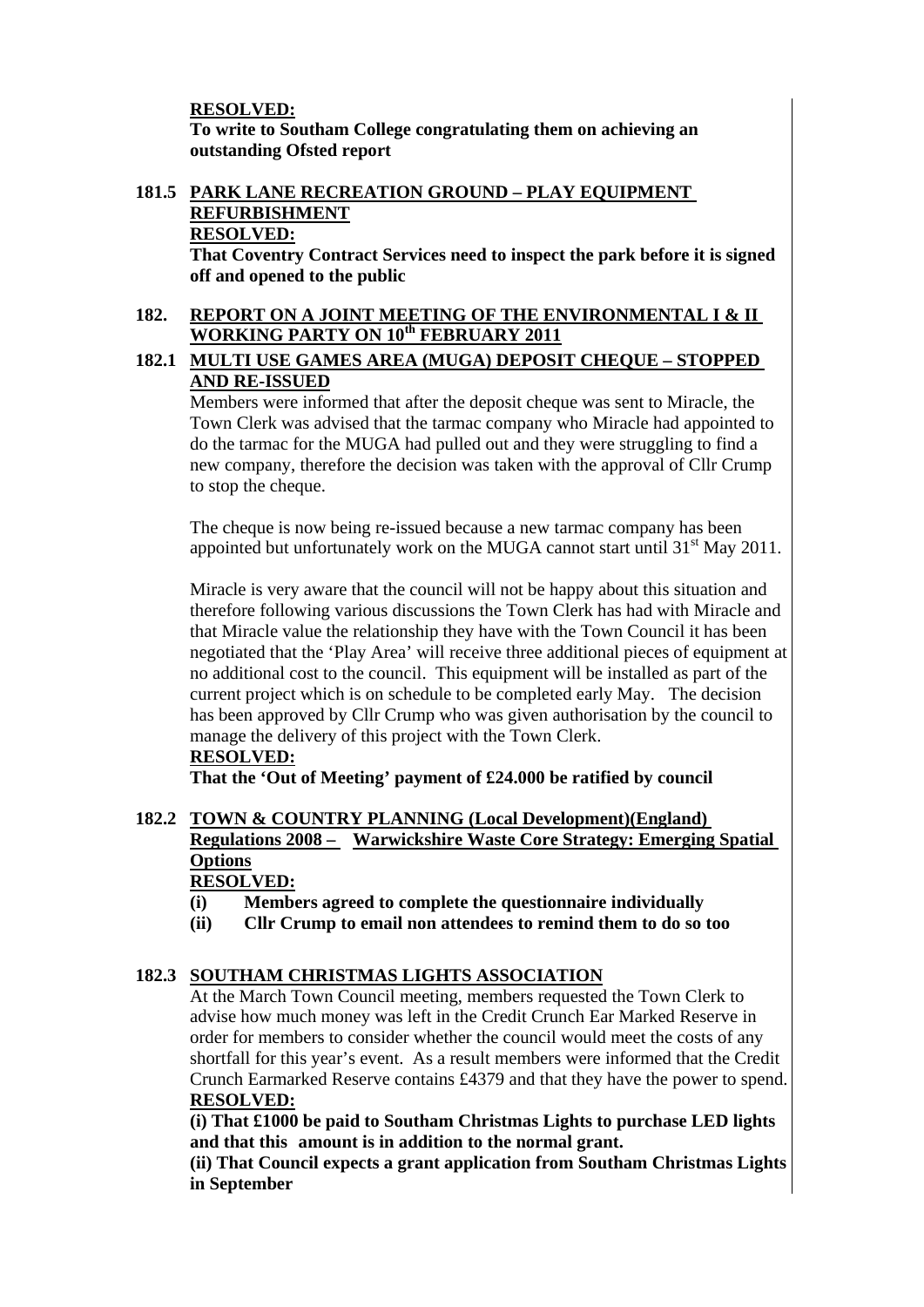**(iii) That the remaining £3379 is retained to fund CAB in the Library for several years** 

#### **182.4 HANDOVER TO NEW COUNCIL - TESCO S106 –TOWN CENTRE DEVELOPMENT, TOLLGATE ROAD LEASE, HS2**

At the last Town Council meeting Members requested that the following items be put on the April ENV agenda in order to make the new council aware of any important information.

#### **Tesco S106 – Town Centre Development Tollgate Road Lease HS2**

The last response the council made regarding the Tollgate Road Lease is as follows:

"At the Southam Town Council meeting on the 27th January 2011, members considered all the correspondence and were asked to confirm what they were prepared to agree to in the proposed lease, in relation to increased maintenance e.g grass cutting and litter picking, as a result Southam Town Council have instructed me to inform you that they want the lease to remain the same as the current lease and they do not want to see a fence installed. The matter was discussed in public and the Town Council will be putting an article in their next Newsletter informing residents of the situation"

The last response the council has made regarding HS2 is as follows:

"Southam Town Council objects to HS2 in its current form and urges neighbouring councils to join with it and local and national working groups in opposing the proposed high speed railway"

The last response the council made regarding the Town Centre Development is as follows:

#### **COMMUNITY HUB**

At the last Town Council meeting the Town Centre development was discussed. WCC had drawn up designs for a Community Hub on the library site and members resolved that these designs would be considered at the next ENV. Members were also advised that decisions regarding the Tesco S106 and the Banner Homes S106 would be dealt with at the East Area Committee meeting on 21<sup>st</sup> September and that members need to meet with Trevor Askew prior to this meeting.

#### RESOLVED:

i) Members believe that this is NOT good value for money or what is needed/meets the criteria set out by the Town Council and reiterated at the last meeting. A great disappointment/insult to Southam

#### **RESOLVED:**

 **(i) Noted and agreed that Tesco S106 Town Centre Development & Tollgate Road Lease information should be passed onto the new council (ii) HS2- Cllr Tasker to produce a report for the new Council**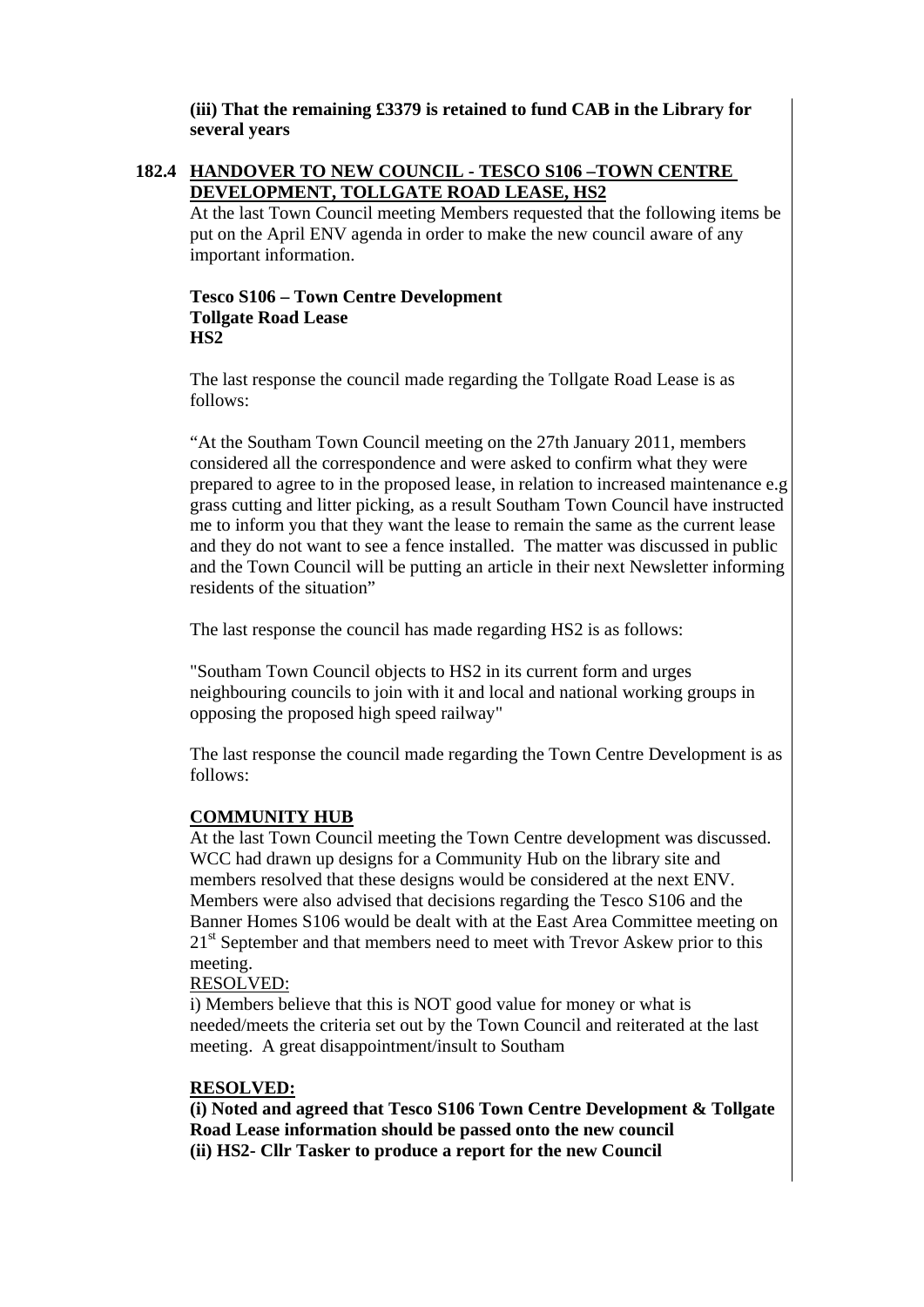# **182.5 QUOTATION FOR REPAIRS TO CARPET AREAS UNDERNEATH SWINGS**

On the last playground inspection report it was stated that the 'Carpet Safety Surface' was loose and needed repairing under a set of the flat swings in Park Lane Rec . Durasport is the company who deal with the carpets and they were asked to come out and inspect this area and also Tollgate Road because a problem was noticed with the carpet at the bottom of the slide.

Durasport have advised that the carpet under both set of swings in **Park Lane** need the centre strip carpet (3m x 6m carpet) replacing as they are nearly worn through. They will do both carpets for the price of one  $=$  Total Cost £1500.00

At **Tollgate Road** the carpet at the bottom of the slide needs repairing and the carpet under the swings needs the centre strip carpet (3m x 6m) replacing Total Cost £1400.00

Durasport have advised that if we have the work done at both sites at the same time they will do all the work for £2200.00 which give the council a saving of £700.00

#### **RESOLVED**

 **(i) Cllr Crump to speak to the Clerk to clarify (ii) Use Miracle to put the carpet down if possible** 

#### **182.6 REQUEST TO CARRY OUT LITTER PICKING ALONG THE HOLY WELL ROUTE**

Members considered the request **RESOLVED STC agrees but does not accept liability and asks if Wattons Lane can be included** 

#### **1.82.7 ROYAL WEDDING PARTY ON SYCAMORE GROVE OPEN SPACE** Members considered the request **RECOMMENDATION STC agrees but does not accept liability or responsibility and suggests that the organisers should consider the risks**

- **183. BUSINESS WHICH IN THE OPINION OF THE MAYOR SHOULD BE CONSIDERED AS A MATTER OF URGENCY None**
- **184. EXCLUSION OF THE PUBLIC FROM THE MEETING** It was moved and **RESOLVED: that pursuant to Section 1(2) of the Public Bodies (Admission to Meetings) Act 1960 the public be excluded from the meeting because publicity would be prejudicial to the public interest by reason of the confidential nature of the business to be transacted**
- **185. STAFF SALARIES AND PAYMENT FOR SERVICES RESOLVED: i) to authorise payments of staff salaries dated April 2011 ii) to authorise payment of 'Confidential Accounts' dated April 2011**
- **186. VICTOR HODGES HOUSE**